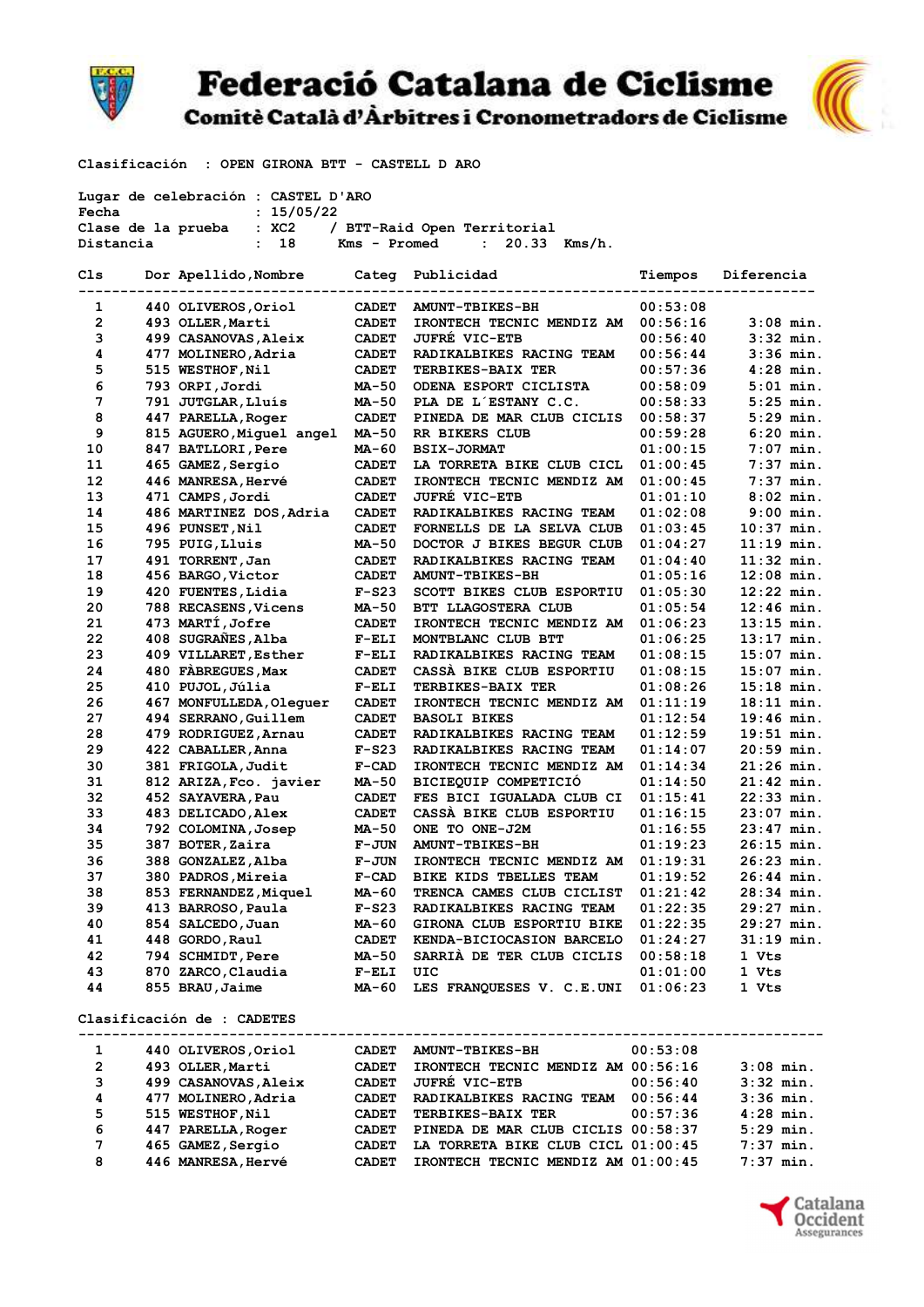

## **Federació Catalana de Ciclisme**

Comitè Català d'Àrbitres i Cronometradors de Ciclisme

| 9  | 471 CAMPS, Jordi        | <b>CADET</b> | <b>JUFRE VIC-ETB</b>               | 01:01:10 | $8:02$ min.  |
|----|-------------------------|--------------|------------------------------------|----------|--------------|
| 10 | 486 MARTINEZ DOS, Adria | <b>CADET</b> | RADIKALBIKES RACING TEAM           | 01:02:08 | $9:00$ min.  |
| 11 | 496 PUNSET, Nil         | <b>CADET</b> | FORNELLS DE LA SELVA CLUB          | 01:03:45 | $10:37$ min. |
| 12 | 491 TORRENT, Jan        | <b>CADET</b> | RADIKALBIKES RACING TEAM           | 01:04:40 | $11:32$ min. |
| 13 | 456 BARGO, Victor       | <b>CADET</b> | <b>AMUNT-TBIKES-BH</b>             | 01:05:16 | $12:08$ min. |
| 14 | 473 MARTÍ,Jofre         | <b>CADET</b> | IRONTECH TECNIC MENDIZ AM 01:06:23 |          | $13:15$ min. |
| 15 | 480 FABREGUES, Max      | <b>CADET</b> | CASSA BIKE CLUB ESPORTIU           | 01:08:15 | $15:07$ min. |
| 16 | 467 MONFULLEDA, Olequer | <b>CADET</b> | IRONTECH TECNIC MENDIZ AM 01:11:19 |          | $18:11$ min. |
| 17 | 494 SERRANO, Guillem    | <b>CADET</b> | <b>BASOLI BIKES</b>                | 01:12:54 | $19:46$ min. |
| 18 | 479 RODRIGUEZ, Arnau    | <b>CADET</b> | RADIKALBIKES RACING TEAM           | 01:12:59 | $19:51$ min. |
| 19 | 452 SAYAVERA, Pau       | <b>CADET</b> | FES BICI IGUALADA CLUB CI 01:15:41 |          | $22:33$ min. |
| 20 | 483 DELICADO, Alex      | <b>CADET</b> | CASSA BIKE CLUB ESPORTIU           | 01:16:15 | $23:07$ min. |
| 21 | 448 GORDO, Raul         | <b>CADET</b> | KENDA-BICIOCASION BARCELO 01:24:27 |          | $31:19$ min. |
|    |                         |              |                                    |          |              |

Clasificación de : MASTERS 50

| 1              | 793 ORPI, Jordi          | MA-50 | ODENA ESPORT CICLISTA              | 00:58:09 | min.              |
|----------------|--------------------------|-------|------------------------------------|----------|-------------------|
| $\overline{2}$ | 791 JUTGLAR, Lluís       | MA-50 | PLA DE L'ESTANY C.C.               | 00:58:33 | $24 \text{ seq.}$ |
| 3              | 815 AGUERO, Miquel angel | MA-50 | RR BIKERS CLUB                     | 00:59:28 | $1:19$ min.       |
| 4              | 795 PUIG, Lluis          | MA-50 | DOCTOR J BIKES BEGUR CLUB 01:04:27 |          | $6:18$ min.       |
| 5              | 788 RECASENS, Vicens     | MA-50 | BTT LLAGOSTERA CLUB                | 01:05:54 | $7:45$ min.       |
| 6              | 812 ARIZA, Fco. javier   | MA-50 | BICIEOUIP COMPETICIÓ               | 01:14:50 | $16:41$ min.      |
| $\overline{7}$ | 792 COLOMINA, Josep      | MA-50 | ONE TO ONE-J2M                     | 01:16:55 | $18:46$ min.      |
| 8              | 794 SCHMIDT, Pere        | MA-50 | SARRIA DE TER CLUB CICLIS 00:58:18 |          | 1 Vts             |

Clasificación de : MASTERS 60

|              | 847 BATLLORI, Pere    | MA-60 BSIX-JORMAT<br>01:00:15                            | min. |
|--------------|-----------------------|----------------------------------------------------------|------|
| $\mathbf{2}$ | 853 FERNANDEZ, Miquel | MA-60 TRENCA CAMES CLUB CICLIST 01:21:42<br>$21:27$ min. |      |
| 3            | 854 SALCEDO, Juan     | MA-60 GIRONA CLUB ESPORTIU BIKE 01:22:35<br>$22:20$ min. |      |
| 4            | 855 BRAU, Jaime       | MA-60 LES FRANQUESES V. C.E.UNI 01:06:23<br>1 Vts        |      |

Clasificación de : FEMINAS ELITE

|   | 408 SUGRANES, Alba   | $F-ELI$   | MONTBLANC CLUB BTT              | 01:06:25 | min.            |
|---|----------------------|-----------|---------------------------------|----------|-----------------|
| 2 | 409 VILLARET, Esther | $F-ELI$   | <b>RADIKALBIKES RACING TEAM</b> | 01:08:15 | $1:50$ min.     |
| 3 | 410 PUJOL,Júlia      |           | F-ELI TERBIKES-BAIX TER         | 01:08:26 | $2:01$ min.     |
| 4 | 870 ZARCO, Claudia   | F-ELI UIC |                                 | 01:01:00 | $1 \text{ Vts}$ |

Clasificación de : FEMINAS SUB23

| 420 FUENTES, Lidia | F-S23 SCOTT BIKES CLUB ESPORTIU 01:05:30    | min.         |
|--------------------|---------------------------------------------|--------------|
| 422 CABALLER, Anna | $F-S23$ RADIKALBIKES RACING TEAM $01:14:07$ | $8:37$ min.  |
| 413 BARROSO, Paula | F-S23 RADIKALBIKES RACING TEAM 01:22:35     | $17:05$ min. |

Clasificación de : FEMINAS JUNIOR

| 387 BOTER, Zaira   |       | F-JUN AMUNT-TBIKES-BH              | 01:19:23 | min.   |
|--------------------|-------|------------------------------------|----------|--------|
| 388 GONZALEZ, Alba | F-JUN | IRONTECH TECNIC MENDIZ AM 01:19:31 |          | 8 sea. |

Clasificación de : FEMINAS CADETE

| 381 FRIGOLA, Judit | IRONTECH TECNIC MENDIZ AM 01:14:34<br>$F-CAD$        | min.      |
|--------------------|------------------------------------------------------|-----------|
| 380 PADROS, Mireia | 01:19:52<br>$F-CAD$<br><b>BIKE KIDS TBELLES TEAM</b> | .5:18 min |